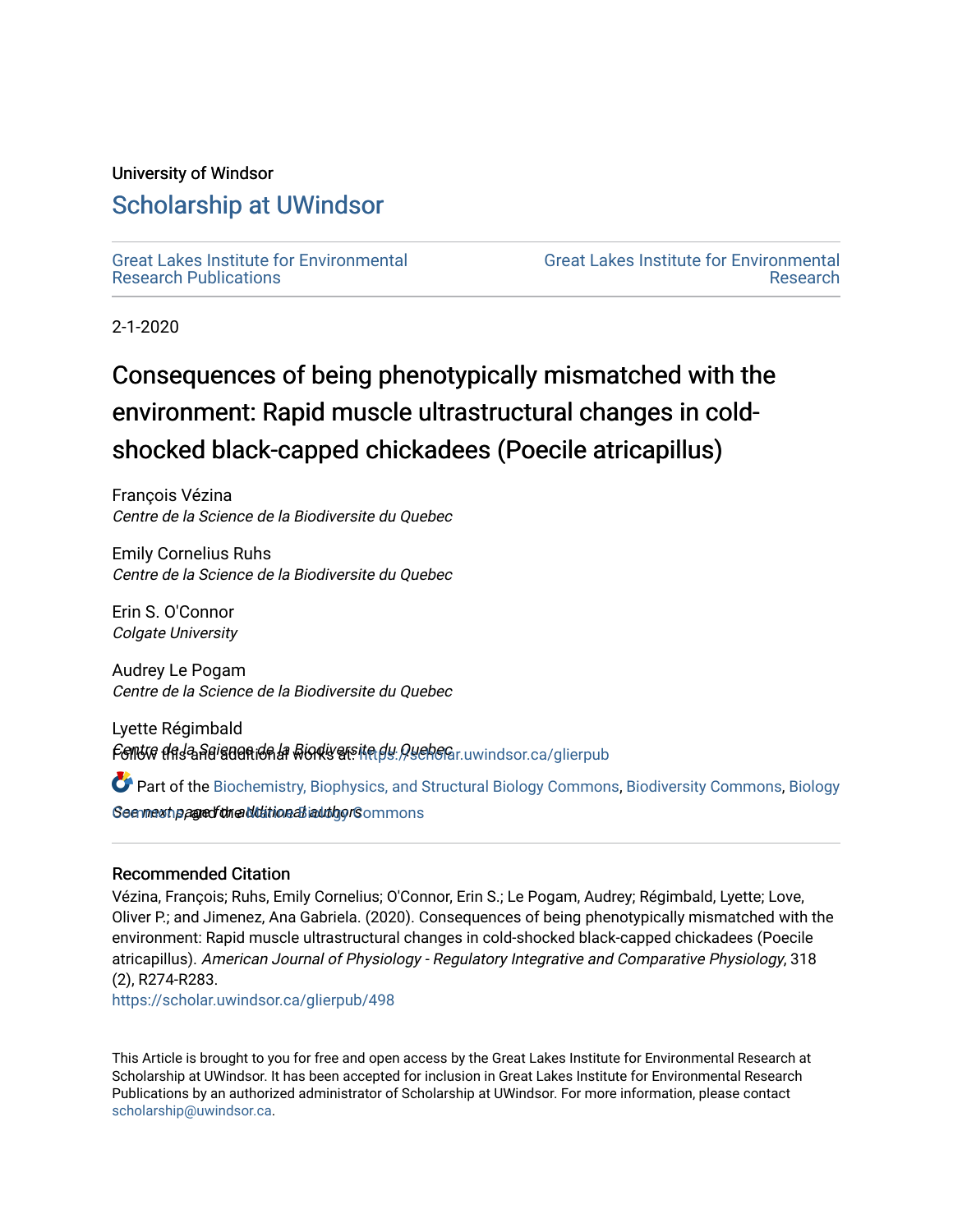## Authors

François Vézina, Emily Cornelius Ruhs, Erin S. O'Connor, Audrey Le Pogam, Lyette Régimbald, Oliver P. Love, and Ana Gabriela Jimenez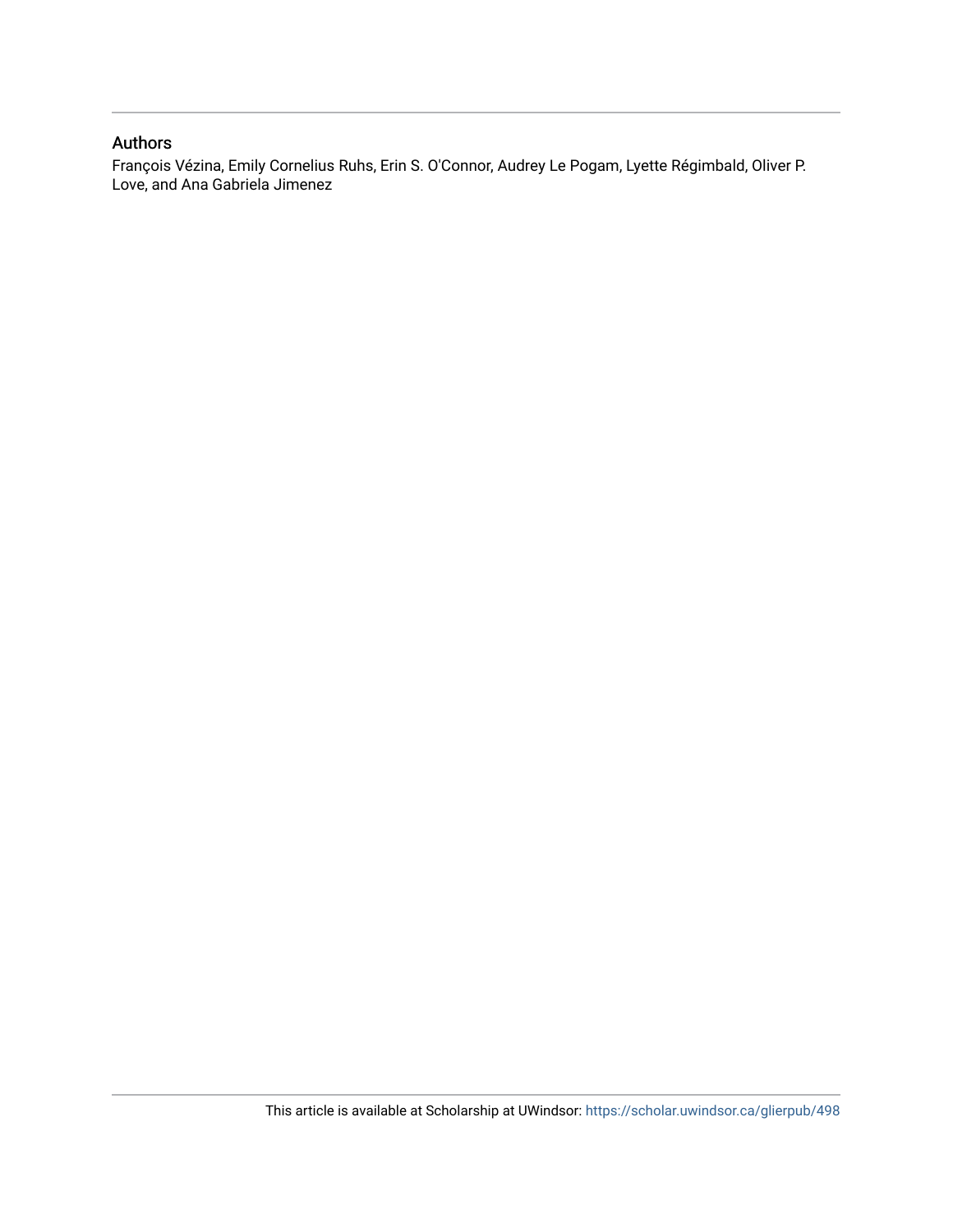## **RESEARCH ARTICLE** *Obesity, Diabetes and Energy Homeostasis*

Consequences of being phenotypically mismatched with the environment: rapid muscle ultrastructural changes in cold-shocked black-capped chickadees (*Poecile atricapillus*)

**François Vézina,<sup>1</sup> Emily Cornelius Ruhs,<sup>1</sup> Erin S. O'Connor,<sup>2</sup> Audrey Le Pogam,<sup>1</sup> Lyette Régimbald,<sup>1</sup> Oliver P. Love,<sup>3</sup> and Ana Gabriela Jimenez<sup>2</sup>**

1 *Départment de Biologie, Chimie et Géographie, Groupe de Recherche sur les Environnements Nordiques BORÉAS, Centre d'études Nordiques, Centre de la Science de la Biodiversité du Québec Université du Québec a` Rimouski, Québec, Canada;* 2 *Department of Biology, Colgate University, Hamilton, New York; and* <sup>3</sup> *Department of Integrative Biology, University of Windsor, Ontario, Canada*

Submitted 8 July 2019; accepted in final form 4 December 2019

**Vézina F, Cornelius Ruhs E, O'Connor ES, Le Pogam A, Régimbald L, Love OP, Jimenez AG.** Consequences of being phenotypically mismatched with the environment: rapid muscle ultrastructural changes in cold-shocked black-capped chickadees (*Poecile atricapillus*). *Am J Physiol Regul Integr Comp Physiol* 318: R274 – R283, 2020. First published December 11, 2019; doi[:10.1152/ajp](http://doi.org/10.1152/ajpregu.00203.2019)[regu.00203.2019.](http://doi.org/10.1152/ajpregu.00203.2019)—Phenotypic flexibility has received considerable attention in the last decade; however, whereas many studies have reported amplitude of variation in phenotypic traits, much less attention has focused on the rate at which traits can adjust in response to sudden changes in the environment. We investigated whole animal and muscle phenotypic changes occurring in black-capped chickadees (*Poecile atricapillus*) acclimated to cold  $(-5^{\circ}C)$  and warm (20 $^{\circ}C$ ) temperatures in the first 3 h following a 15°C temperature drop (over 3 h). Before the temperature change, cold-acclimated birds were consuming 95% more food, were carrying twice as much body fat, and had 23% larger pectoralis muscle fiber diameters than individuals kept at 20°C. In the 3 h following the temperature drop, these same birds altered their pectoralis muscle ultrastructure by increasing the number of capillaries per fiber area and the number of nuclei per millimeter of fiber by 22%, consequently leading to a 22% decrease in myonuclear domain (amount of cytoplasm serviced per nucleus), whereas no such changes were observed in the warm-acclimated birds. To our knowledge, this is the first demonstration of such a rapid adjustment in muscle fiber ultrastructure in vertebrates. These results support the hypothesis that chickadees maintaining a cold phenotype are better prepared than warm-phenotype individuals to respond to a sudden decline in temperature, such as what may be experienced in their natural wintering environment.

capillaries per fiber area; muscle fiber diameter; muscle ultrastructure; myonuclear domain; phenotypic mismatch

#### **INTRODUCTION**

Phenotypic flexibility is a phenomenon by which adult organisms reversibly adjust their physiological or behavioral traits in response to environmental constraints (34, 35). This concept has received considerable attention in the last decade (see Ref. 34 for an extensive review) and several studies have shown remarkable examples of variation in trait value across life-history stages (e.g., 33, 35, 59).

Although reporting amplitude of variation in phenotypic traits is useful and increasingly common (e.g., Refs. 22, 23, 35, and 59), much less attention has been devoted to the rate at which traits can adjust in response to sudden changes in the environment (e.g., Refs. 1, 10, and 49). Yet, the rate of change should be as critical as trait amplitude, especially if a given phenotype is mismatched to the environment (24, 56). For example, McWilliams and Karasov (24) showed that whitethroated sparrows (*Zonotrichia albicollis*) previously acclimated to 21 $^{\circ}$ C and exposed to  $-5^{\circ}$ C or  $-20^{\circ}$ C for 2 days were only able to increase their food consumption by 45%–57% above that preceding the temperature drop. This limited increase in food intake was considered to reflect the "immediate spare capacity" of the digestive system, and, as it did not match the energy demand at the new temperatures, birds showed negative energy balance and lost body mass. In contrast, individuals given 12 days to acclimate to these same cold temperatures were able to meet the demand, as they maintained their body mass while eating 24%–26% more food on average than the cold-shocked birds. In another example, Dubois et al. (10) showed that summit metabolic rate  $(M_{\text{sum}})$ , a measure of maximal shivering heat production seen as an index of avian cold endurance (20, 44), responded very slowly to a sudden drop in ambient temperature. In fact, although cold acclimation is known to lead to higher *M*sum in each of these model species (2, 30), none of black-capped chickadees (*Poecile atricapillus*), snow buntings (*Plectrophenax nivalis*), or white-throated sparrows showed significant increase in cold endurance in the first 8 days following a 15°C drop from an acclimated state at 10°C, despite a clear increase in thermoregulatory demand showed by daily food intake.

Given the potential delay in response to rapid environmental changes, animals certainly benefit from maintaining some level of reserve capacity in life-sustaining phenotypic traits such as digestive or thermogenic capacity (24). However, as adjusting reserve capacity in slow-responding traits such as  $M_{\text{sum}}$  may require preparation ahead of time (30), the amount of reserve capacity maintained at any time may also depend on specific

Address for reprint requests and other correspondence: F. Vézina, Département de biologie, chimie et géographie, Université du Québec a` Rimouski, 300 Allée des Ursulines Rimouski, Québec G5L 3A1 Canada (e-mail: [francois\\_vezina@uqar.ca\)](mailto:francois_vezina@uqar.ca).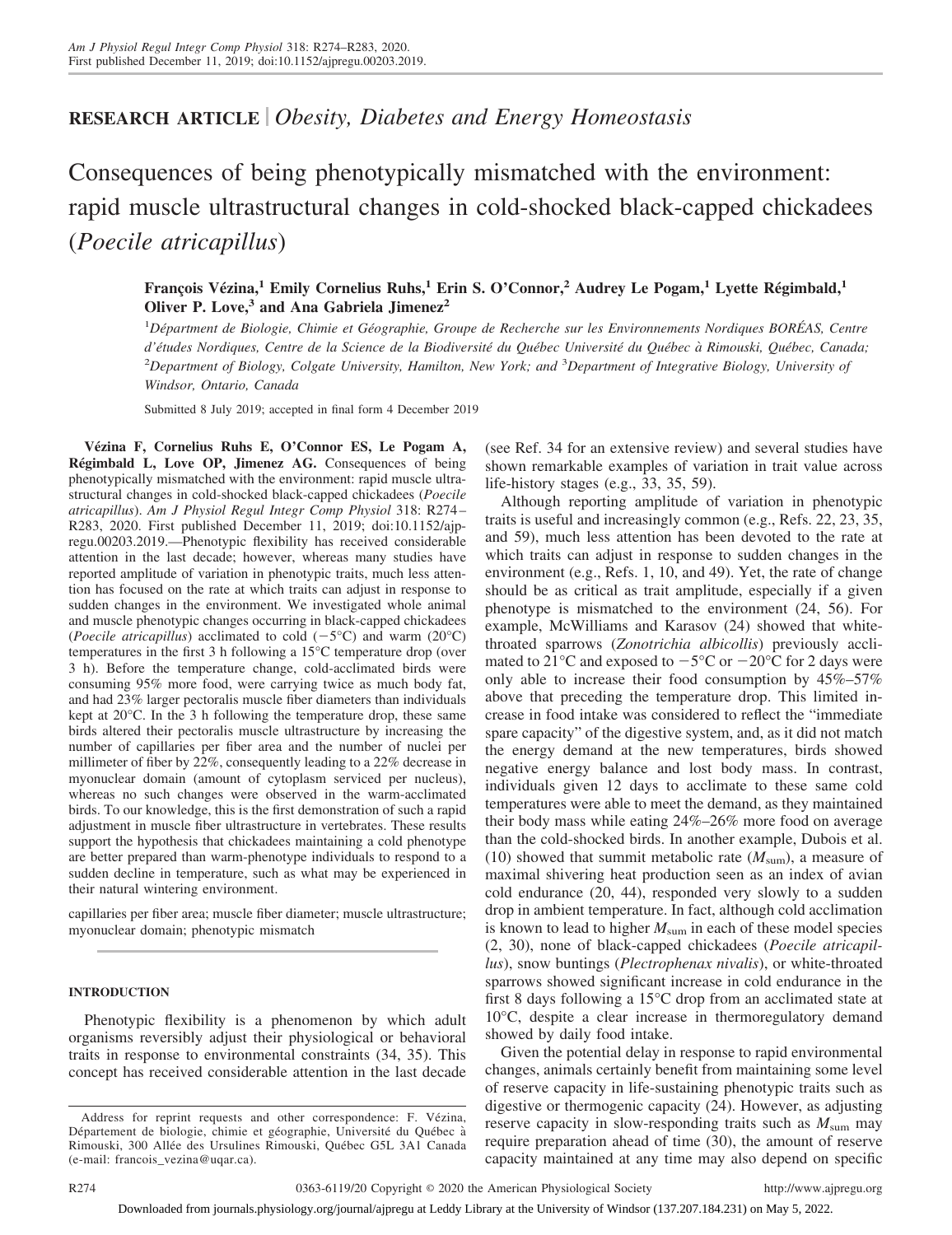phenotypes. For instance, Petit and Vézina (32) showed the reaction norm for  $M_{\text{sum}}$  in free-living black-capped chickadees over a complete seasonal cycle, in which birds began to increase their thermogenic capacity as temperatures declined in the fall to reach a plateau in  $M_{\text{sum}}$  when mean minimal temperature was around  $-10^{\circ}$ C (i.e., in November to December; 32). This suggests that the phenotype expressed at this time likely had enough reserve capacity to allow birds to endure cold spells typical of later in the season; that is, short-term declines in temperature by  $10^{\circ}$ C–20<sup>°</sup>C (our source population is exposed to extreme temperatures in January to March that can reach  $\leq -25^{\circ}C$  (32). The counterpart of this is that birds experiencing similar declines in temperature in summer or during the transition seasons (fall and spring) would presumably be less prepared and would undergo a higher proximate cost if they become phenotypically mismatched.

Shivering heat production is critical for thermoregulation and winter survival in small birds (18, 29), and shivering is ultimately underscored by muscle physiology (47, 49–51). Indeed, previous studies have shown positive correlations between muscle mass and  $M_{\text{sum}}$  or between directional changes in these two variables (10, 25, 50, 52, 58). However, accumulating evidence also suggests that although maintaining a large mass of skeletal muscles might be advantageous in terms of total heat production, an actual increase in muscle size may not always be vital to improve cold endurance or could be context specific (2, 12, 25, 42, 52). Nonetheless, the exact mechanisms involved in adjusting thermogenic capacity are not clear, although available data increasingly point toward cellular mechanisms (2, 7, 25, 42).

In this context, an aspect of skeletal muscle physiology that has received little attention is muscle ultrastructure. Muscle fiber size can influence whole animal metabolism (13, 16). For example, small-diameter fibers have lower diffusion distances for metabolites such as  $O_2$  and ATP, which is beneficial for high-metabolic activities such as shivering (16), and small muscle fibers have been reported in cold-acclimated pigeons (*Columba livia*) (21). Conversely, large muscle fiber diameters can also be advantageous since large fibers produce higher contraction force, which presumably increases shivering heat production. They also have lower basal metabolic costs as a result of decreases in surface area per unit volume and ATPconsuming, membrane-bound processes (13, 16). Given that total muscle mass can significantly impact whole animal basal metabolic rate in birds (6, 25, 57), maintaining large fibers could therefore be beneficial in reducing overall maintenance energy demand (47). Black-capped chickadees coming out of winter (April to May) have been found to maintain larger fibers in pectoralis muscles than individuals caught in summer (July to August) (15). Direct corollaries of muscle fiber function are myonuclear domain and the number of capillaries per fiber area. Myonuclear domain is defined as the amount of cytoplasm serviced per nucleus (36) and is often positively correlated with fiber diameter (14). The number of capillaries per unit surface area is also a key trait in active muscles since capillaries provide oxygen and fuel to fibers. Previous studies showed high capillary density in cold-acclimated pigeons (21) and spring chickadees (15), and recent work on captive coldacclimated dark-eyed juncos highlighted upregulation of muscle genes involved in angiogenesis (42). As these muscle traits are typically studied by comparing stable phenotypes, it is

unclear, however, how quickly these features (i.e., cellular muscle phenotype) can change in response to sudden environmental change.

In this study, we examined captive black-capped chickadees maintained under cold winter-like  $(-5^{\circ}C)$  and warm fall-like (20°C) conditions, and we investigated how birds maintaining stable phenotypes under these conditions responded to a sudden 15°C drop in temperature in terms of daily food intake, fat mass, and lean mass as well as muscle ultrastructure. Experimental temperatures were chosen after the reaction norm measured for  $M_{\text{sum}}$  by Petit et al. (32, Fig. 1). We assumed that the reaction norm for *M*sum would be a good approximation of the phenotypic changes expected in all measured traits given the importance of  $M_{\text{sum}}$  for winter survival (18, 29), its clear response to temperature (46, 49, 62), and the fact that both *M*sum variation, which results from muscle physiological changes  $(25, 42, 51, 57, 62–64)$ , and rate of food consumption, which forces digestive adjustments (2, 24), are slow or limited in their response to rapid temperature changes (10, 24). The first thermal environment, at  $-5^{\circ}$ C, was equivalent to midwinter in our temperate population, for which the drop in temperature should have a minimal impact, as birds would be expected to buffer the demand with spare capacity (Fig. 1). We therefore expected these individuals to consume large amounts of food and to maintain large fat reserves and a high lean mass (31). We also expected to find relatively large fiber diameters with large myonuclear domains within their pectoralis muscles and high counts of capillaries per fiber area (15). We further predicted that these birds would increase their food intake and show minimal loss in fat and lean mass or muscle ultrastructure in response to the change in temperature. In the second environment, birds were kept at 20°C, a temperature equivalent to early fall in our population. We expected these birds to maintain smaller fat reserves and lean mass, eat less, and maintain smaller muscle fiber size, with small myo-



Fig. 1. Schematic representation of the reaction norm for phenotypic traits thought to covary with summit metabolic rate in response to ambient temperature (°C). Vertical dashed lines represent the matched (cold) and mismatched (warm-transition) phenotypes. The solid arrows represent the temperature drop for each group (15°C each). Spare capacity is represented by the absence of change in a phenotypic trait for a given change in ambient temperature.

*AJP-Regul Integr Comp Physiol* • doi:10.1152/ajpregu.00203.2019 • www.ajpregu.org Downloaded from journals.physiology.org/journal/ajpregu at Leddy Library at the University of Windsor (137.207.184.231) on May 5, 2022.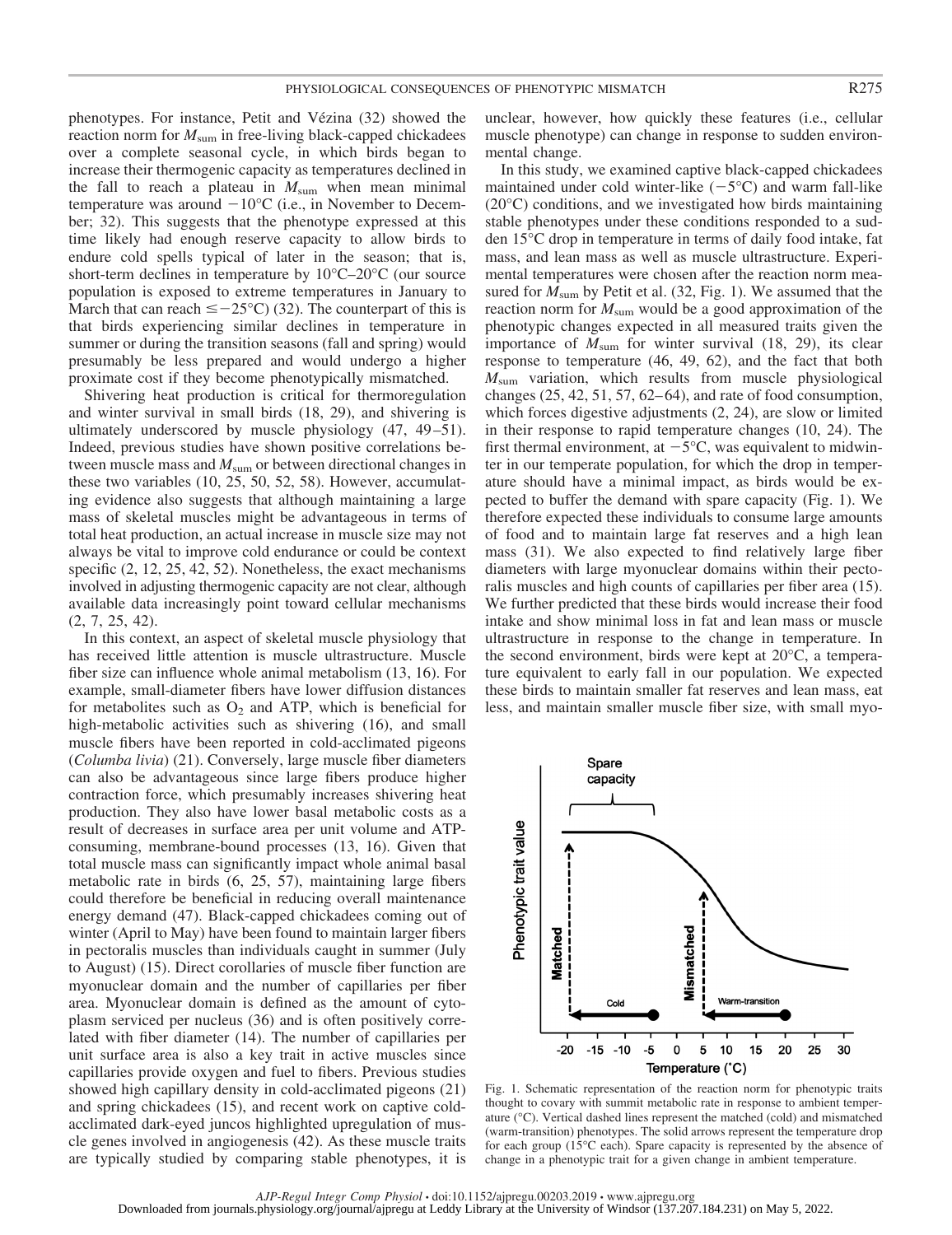nuclear domains, surrounded by fewer capillaries than coldacclimated individuals. In these birds, the 15°C decline in temperature should bring individuals to the equivalent of early winter, which normally requires a transition to a new phenotype during seasonal acclimatization (Fig. 1; 32). Therefore, as the sudden temperature drop would create a phenotypic mismatch in this group, these warm-transition birds would presumably have less spare capacity for energy intake, and thus be expected to show a decline in fat reserves, a loss of lean mass, and reduced muscle function in the hours following the change in temperature.

#### **MATERIALS AND METHODS**

#### *Capture, Maintenance, and Temperature Protocol*

Black-capped chickadees were captured near Rimouski, Québec, Canada, in the forêt d'enseignment et de recherche Macpès using mist nets in winter and fall. Birds were then transported back to the Avian Facility of the Université du Québec à Rimouski, where they were fitted with a unique combination of color bands. The birds were housed individually (41.3  $\times$  41.9  $\times$  32.4-cm cages) and were randomly assigned to an experimental group. Procedures were approved by the Université du Québec a` Rimouski Animal Care Committee (CPA-69 –17–191) and have been conducted under scientific and banding permits from Environment Canada - Canadian Wildlife Service (10889).

We used a factorial design with four treatment combinations. Birds were divided into cold  $(-5^{\circ}C, n = 18)$  and warm-transition (20<sup>o</sup>C,  $n = 20$ ) phenotypes and were held in these conditions for 21 days before the temperature change. These two phenotypes were further divided into a control group, experiencing no temperature change, and a treatment group, which would be exposed to a decrease in temperature by 15°C over 3 h at a rate of 5°C/h. As the starting temperatures for each phenotype occur at different times of the year, birds were also exposed to photoperiods matching these periods for the location of our source population. Cold-acclimated birds were kept under a 10 h, 15 min light:13 h, 45 min dark photoperiod (i.e., February), whereas the warm-transition birds were under a 13 h, 23 min light:10 h, 37 min dark cycle (i.e., September).

#### *Measured Variables*

For 3 days (i.e., 3 24-h periods) before the temperature drop, 24-h food intake was measured for all birds and converted into kJ/day (8). Briefly, birds were given a measured amount of deshelled-sunflower seed  $(\sim 20 \text{ g})$  and mealworms  $(\sim 0.6 \text{ g})$ ; mealworms were always consumed rapidly), and orts were measured on the following morning. Using data on water content of seeds and mealworms and metabolizable energy content, we determined the kilojoules per day consumed per bird (8). Two days (starting on  $day -2$ ) before the scheduled temperature drop, we also measured food intake for all birds from 8:00 to 11:00 and from 11:00 to 14:00 (cold) or from 5:51 to 8:51 and from 8:51 to 11:51 (warm transition) (3-h time blocks) to match the time period at which food intake could be measured on the experimental day ("before"). The day before the temperature drop, we also measured total fat and lean mass of all birds by quantitative magnetic resonance (EchoMRI, Houston; values  $\pm$  0.01 g) (11). Each bird was measured a minimum of three times (1.5–3.5 min) (11) and average values were used in analyses.

On the experimental day, treatment birds experienced the 15°C temperature decline from 8:00 to 11:00 (cold) or 5:51 to 8:51 (warmtransition), during which we measured their "during" food-intake rate [food given at 8:00 and replaced at 11:00 (cold) or given at 5:51 and replaced at 8:51 (warm-transition)]. At the end of that time block [11:00 (cold) and 8:51 (warm-transition)], birds were again given a measured quantity of food, and orts were weighed at 14:00 (cold) or 11:51 (warm-transition) to obtain the "after" intake rate. Birds then remained at their final room temperatures (20 $^{\circ}$ C and  $-5^{\circ}$ C for warm-transition birds and  $-5^{\circ}$ C and  $-20^{\circ}$ C for cold birds) for 3 h before sampling and measurements. Birds experiencing the temperature drop were therefore exposed to 6 h of cold; a gradual temperature decline in the first 3 h and a new stable temperature in the next 3 h.

After following these procedures, we removed birds from each room by alternating among experimental groups, until each bird had been measured, euthanized, and dissected. We first measured total body weight  $(\pm 0.01 \text{ g})$ , and lean and fat masses by quantitative magnetic resonance and then proceeded to euthanize birds by  $CO<sub>2</sub>$ asphyxiation, after which we extracted pectoralis muscle samples within 5 min of death, which were immediately fixed in 4% paraformaldehyde and shipped to Colgate University for further processing.

#### *Laboratory Analyses*

*Muscle sectioning and staining.* Fixed muscle sections were put in 30% sucrose overnight before sectioning to cryoprotect samples. Each muscle sample was divided in two pieces: one oriented in cross section (for fiber diameter and fiber cross-sectional measurements) and the other oriented longitudinally (to measure longitudinal nuclei length for myonuclear domain determination). Tissues were mounted in optimal cutting-temperature compound (Scigen Scientific) and allowed to equilibrate to  $-20^{\circ}$ C in a Microm HM 505 N cryostat before sectioning. Sections were then cut at  $30 \mu m$ , picked up on plus slides (Fisher Scientific), and air-dried at room temperature, then stained with a 250 mg/mL solution of wheat germ agglutinin (WGA; Molecular Probes) with Alexa Fluor 488, 4',6-diamidino-2-phenylindole (DAPI; Molecular Probes) and *Griffonia simplicifolia* lectin (GSL; Molecular probes) 694 for 30 min and then rinsed in avian ringer's for 60 min. WGA can nonspecifically bind to tissue, and thus longer rinse times are necessary. WGA is a lectin that binds to glycoproteins on the basement membrane of the fiber sarcolemma and effectively outlines the fiber periphery to allow measurements of fiber size (26, 60). DAPI binds to nuclei and *Griffonia simplicifolia* lectin II binds to capillaries. Stained slides were examined with a Zeiss 710 laser filter confocal microscope. Polygons were traced along the fiber periphery using Image J (13, 26). Each stain was analyzed using stain's individual channel. Polygons were initially drawn in WGA images in Image J and could be kept in place as the other two stains were quantified. To manually count capillaries and myonuclei, we used split images of each of our stains so that we could identify capillaries and myonuclei independently of the other two stains. We did not use any oblique sections to quantify our parameters, nor did we count fibers that showed any degree of muscle fascicle separation or freeze fracture. Fibers  $(n = 45)$  were randomly chosen and measured to calculate averages for each individual chickadee.

*Myonuclear domain determination.* Fiber margins were traced using Image J, and resultant polygons were used to calculate fiber cross-sectional area, whereas nuclear cross-sectional area and diameter (from fiber cross sections) and nuclear lengths (from longitudinal sections) were calculated by outlining DAPI-stained nuclei. Number of nuclei per millimeter of fiber (*x*) was calculated following the method of Schmalbruch and Hellhammer (40):  $x = nL/d + l$ , in which *n* represents the number of myonuclei per cross section of fiber, *L* is the desired length of the fiber segment (1,000 mm), *d* is the thickness of the section (30  $\mu$ m), and *l* is the mean length of a muscle nucleus measured from longitudinal sections. The volume of cytoplasm per nucleus or myonuclear domain (*y*) was calculated by  $y = CL/x$ , in which *C* is the cross-sectional area of the muscle fiber measured. Nuclear number volume, which is the number of nuclei per volume of cell, is the inverse of the myonuclear domain, *y*.

*Capillaries per fiber area.* Fiber cross-sectional area and number of capillaries around the fiber were analyzed using ImageJ. Capillary counts were measured by manually counting the number of capillaries touching the fiber. Capillaries per fiber area (CFAs) were obtained by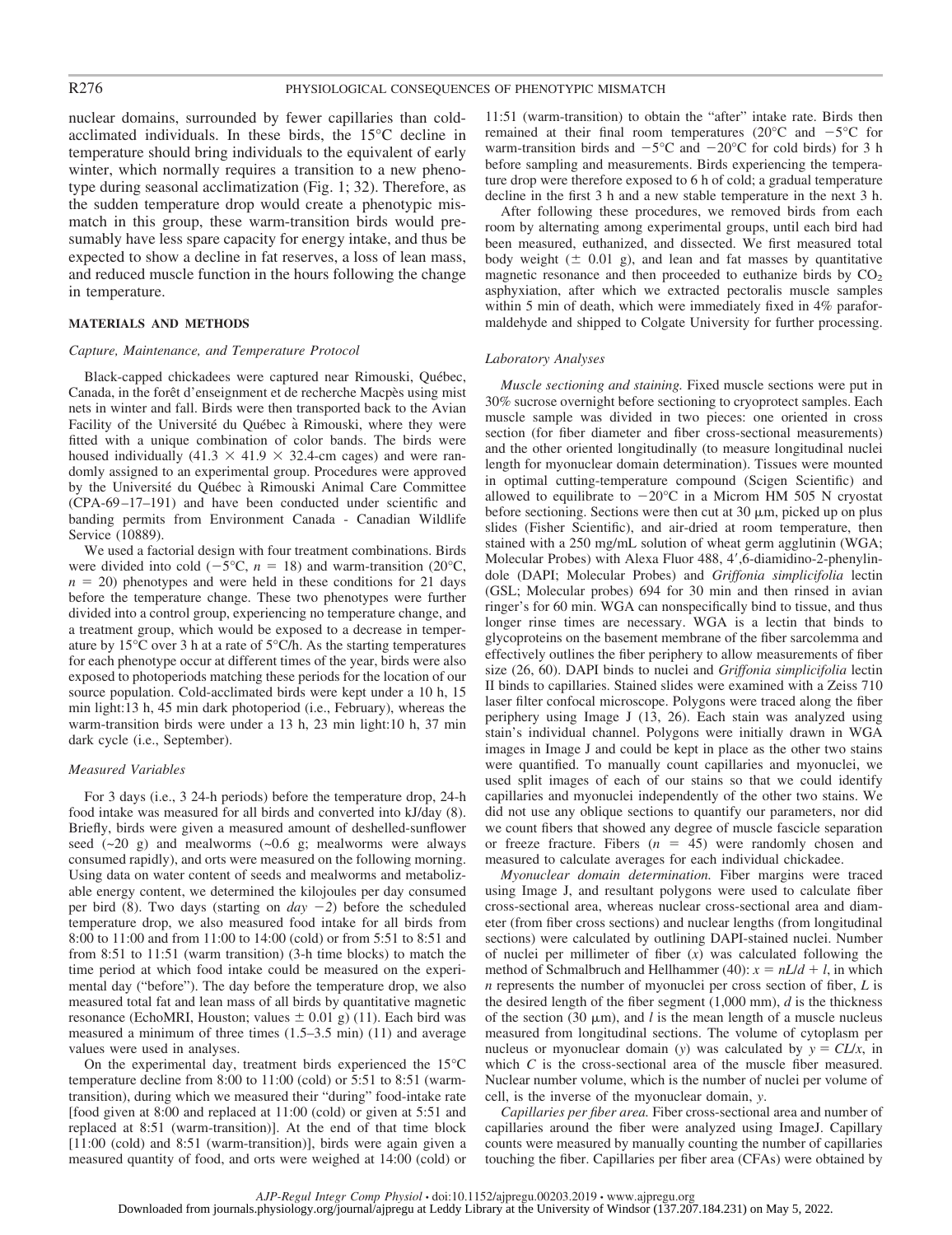dividing the capillary counts by muscle fiber cross-sectional area of each individual fiber (4, 39).

#### *Statistical Analysis*

All statistical analyses were run in JMP (Version 13.1.0). We began by creating a first principal component (PC) based on morphological data [head, beak, tarsus, and wing (mm)] to be used as our measure of structural body size in subsequent analyses (38).

For whole organism responses, we then used nested mixed models to examine variation in body mass, fat mass, lean mass, and food intake within phenotypes. We included the categorical predictors phenotype, treatment[phenotype], period[phenotype], treatment  $\times$  period[phenotype]. Models also included PC size as a covariate and bird ID as a random variable to take into account repeated measures. We defined phenotype here as "cold" or "warm transition," treatment as "temperature drop" or "control," and period as "before" or "after" the temperature drop. For food intake, we did not use the variable period but instead included a parameter called "time" (i.e., the 3 3-h periods of food intake, "before," "during," and "after" the temperature drop, described above). We used Tukey's honestly significant difference post hoc analyses to examine difference among groups for categorical variables. Data are presented as least squares means  $\pm$  SE.

For muscle ultrastructure, we analyzed the data using general linear models to determine if there were differences between phenotypes or treatments. We thus tested for the effect of phenotype and treatment[phenotype]. Although it is common practice to present unadjusted mean values per experimental groups in histology studies (e.g., Ref. 13), in some circumstances this approach can overshadow important variation, especially if independent variables covary with structural parameters, which can deform or create false differences among experimental groups (see Refs. 27 and 28 for examples). In the present case, total capillaries per fiber area varied negatively, whereas the number of nuclei per millimeter of fiber and myonuclear domain varied positively with fiber diameter (see RESULTS). Therefore, comparing unadjusted means for these variables among groups of birds expressing different fiber diameter, as in this study (see below), would be misleading. We therefore included fiber diameter as a covariate in models examining these variables, which made our models nested analyses of covariance (27, 28), and presented least square means  $\pm$  SE in figures, thus controlling for the effect of fiber diameter on independent variables. However, for comparisons with other histology studies, we also present unadjusted mean values in all figures. Similar to our whole organism variables, we used Tukey's honestly

significant difference post hoc analyses to examine differences among groups for categorical variables.

Although models must include the terms "Treatment[Phenotype]," "Period[Phenotype]," or "Time[Phenotype]" to test for their interactions, these particular statistical effects are not biologically relevant in the context of this study since they pool some of the effects (treatment, period, time) our experiment was designed to investigate. The following results therefore focus on the effects of phenotype and the interaction terms. It should also be noted here that we present nested variables based on their simplest names (e.g., treatment[pheno $type]$  = treatment) for clarity in the following results. Inspection of residuals distribution confirmed that model assumptions were respected.

#### **RESULTS**

Final sample sizes for the cold phenotype were nine birds experiencing the temperature drop and nine control birds. Final sample sizes for the warm-transition phenotype were 10 individuals experiencing the temperature drop and 10 control birds.

#### *Whole Organism*

Cold-acclimated birds consumed 95% more food on average  $(6.2 \pm 0.3 \text{ kJ/h})$  than birds from the warm-transition group  $(3.2 \pm 0.3 \text{ kJ/h}; \text{Fig. 2})$ , confirming the higher thermoregulatory demand in this group. The two phenotypes also reacted differently to the temperature drop as shown by a significant interaction term treatment  $\times$  time (Table 1). Indeed, within the warm-transition phenotype, we observed a decline in food intake while the temperature was declining, but this was apparent in all birds, whether they were experiencing the temperature change or not (Fig. 2). In the following 3 h, the birds had either resumed their pre-experimental food intake (control) or settled to a level statistically intermediate (temperature drop). In cold-acclimated birds, both temperature-drop birds and control birds had increased their food consumption in the last period. However, the increase appeared much faster in birds exposed to declining temperatures, which already had increased their food intake by 49% in the 3 h during which the temperature declined. In the next 3 h, birds were eating 49%



Fig. 2. Food intake (kJ/hour) before (shaded bar), during (open bar), and after an acute temperature drop (hatched bar) for the control and cold-drop groups within each phenotype. Values are least square means  $\pm$  SE, controlling for the random effect of bird ID. Bar with different letters presents statistically significant differences at  $P < 0.05$ .

*AJP-Regul Integr Comp Physiol* • doi:10.1152/ajpregu.00203.2019 • www.ajpregu.org Downloaded from journals.physiology.org/journal/ajpregu at Leddy Library at the University of Windsor (137.207.184.231) on May 5, 2022.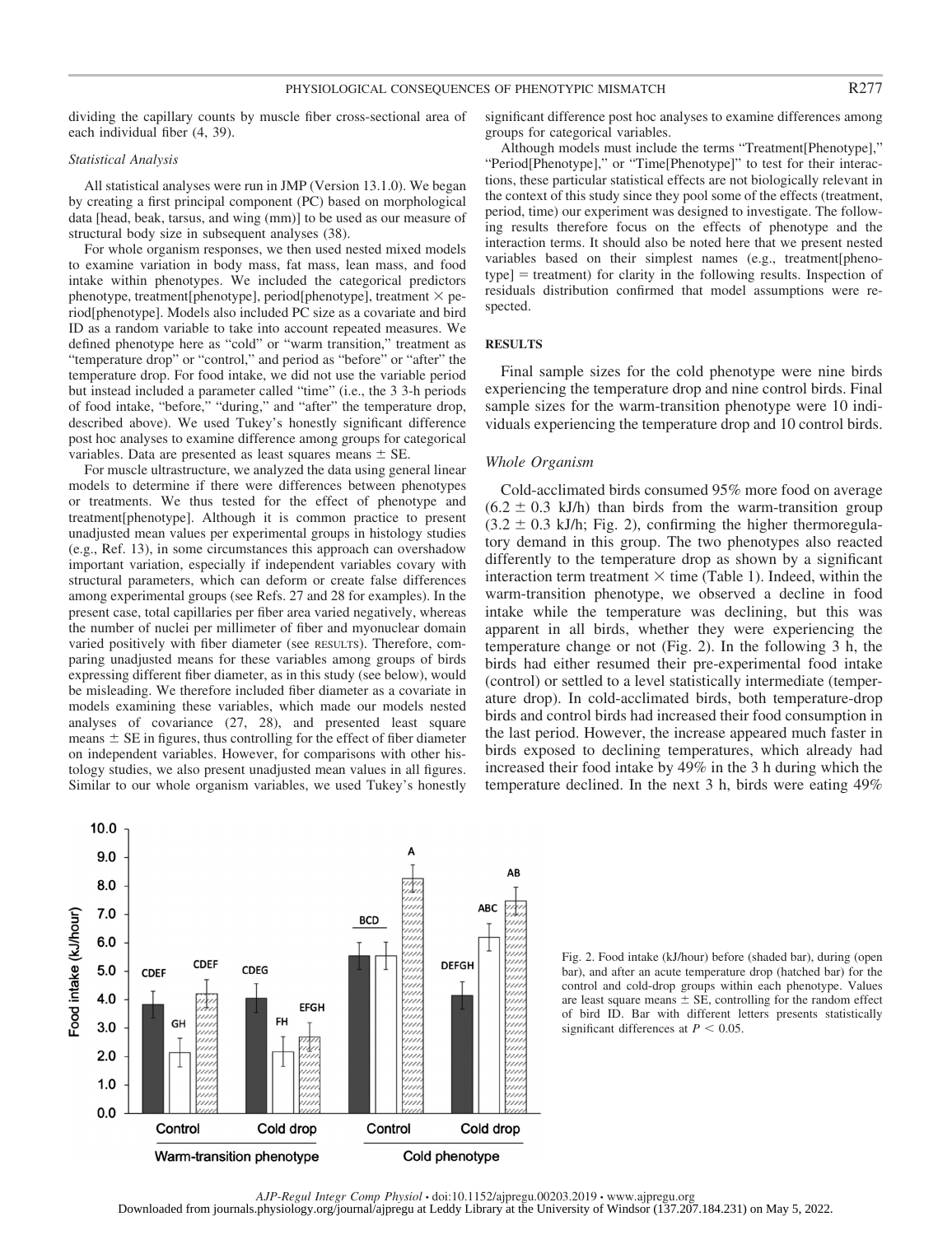| Measure         |                                      | <b>Model Statistics</b> |                |                  |  |
|-----------------|--------------------------------------|-------------------------|----------------|------------------|--|
|                 | Factor                               | df                      | $\overline{F}$ | $\boldsymbol{P}$ |  |
| Food intake     | Phenotype                            |                         | 52.2           | < 0.0001         |  |
|                 | Treatment[phenotype]                 |                         | 0.6            | 0.54             |  |
|                 | Time[phenotype]                      |                         | 31.5           | < 0.0001         |  |
|                 | Treatment $\times$ time[phenotype]   |                         | 4.9            | 0.002            |  |
| Total body mass | Phenotype                            |                         | 19.1           | < 0.0001         |  |
|                 | Treatment[phenotype]                 |                         | 0.7            | 0.49             |  |
|                 | Period[phenotype]                    |                         | 2.6            | 0.09             |  |
|                 | Treatment $\times$ period[phenotype] |                         | 1.0            | 0.40             |  |
|                 | <b>Size</b>                          |                         | 34.2           | < 0.0001         |  |
| Fat mass        | Phenotype                            |                         | 22.1           | < 0.0001         |  |
|                 | Treatment[phenotype]                 |                         | 0.1            | 0.93             |  |
|                 | Period[phenotype]                    |                         | 5.9            | 0.007            |  |
|                 | Treatment $\times$ period[phenotype] |                         | 4.1            | 0.03             |  |
|                 | <b>Size</b>                          |                         | 3.0            | 0.09             |  |
| Lean mass       | Phenotype                            |                         | 1.7            | 0.20             |  |
|                 | Treatment[phenotype]                 |                         | 1.0            | 0.39             |  |
|                 | Period[phenotype]                    |                         | 6.4            | 0.005            |  |
|                 | Treatment $\times$ period[phenotype] |                         | 2.1            | 0.136            |  |
|                 | Size                                 |                         | 39.8           | < 0.0001         |  |

Table 1. *Summary of statistical results for the effect of phenotype and treatment on food intake and body composition of black-capped chickadees*

df, degrees of freedom.

(control) and 80% (temperature drop) more food than on the day before the temperature drop (Fig. 1).

Controlling for the significant influence of body size, total body mass only differed among phenotypes, with cold-acclimated birds being 8.7% heavier on average than warm-transition birds (Table 1, Fig. 3). Cold-acclimated birds also carried twice as much fat (109%) than individuals from the warmtransition group (Table 1). However, within phenotype, fat reserves varied differently in birds experiencing the temperature drop than in those forming the control groups (significant interaction treatment  $\times$  period) (Table 1). Closer scrutiny of post hoc comparisons revealed that this was due to coldacclimated birds having increased their fat mass by 34% following the temperature drop, whereas no other experimental groups showed significant changes in fat (Fig. 3). Lean mass was not affected by phenotype when considering the effect of structural body size and the interaction term treatment  $\times$ period was not significant (Table 1). Therefore, the coldacclimated phenotype was formed of birds eating more food and carrying more fat than birds from the warm-transition phenotype. These birds were also the only ones significantly increasing food consumption.

#### *Muscle Ultrastructure*

Muscle fiber diameter differed with regard to phenotype but not with regard to treatment within phenotype (Table 2). Cold-acclimated birds had 23% larger fibers than birds from the warm-transition phenotype (Table 2, Fig. 4). Fiber diameter was also significantly negatively correlated with capillaries per fiber area  $(r^2 = 0.36, n = 38, P < 0.0001)$  and positively correlated with both the number of nuclei per fiber ( $r^2 = 0.60$ ,  $n = 38$ ,  $P < 0.0001$ ) and myonuclear domain ( $r^2 = 0.49$ ,  $n =$ 38,  $P < 0.0001$ ). When considering the effect of fiber diameter in analysis of covariance models, capillaries per fiber area did not vary with regards to phenotype but instead differed between treatments within phenotypes. Indeed, scrutinizing treatment values revealed that for a given diameter of muscle fiber,

cold-acclimated birds that experienced the temperature drop were the only individuals expressing a significant change, with the number of capillaries per fiber area being 22% higher in this group than in their control counterparts (Fig. 4). However, this effect was weak since post hoc analysis could not detect significant differences among groups. The number of nuclei per millimeter of fiber differed both by phenotype and by treatment within phenotype when statistically controlling for the effect of fiber diameter (Table 2). For a given muscle fiber size, cold-acclimated birds had 11% more nuclei per millimeter of fiber compared with birds from the warm-transition phenotype. However, this effect was driven by cold-acclimated birds that had experienced the temperature drop, as post hoc analyses revealed no significant difference between birds from the warm-transition phenotype, which had comparable numbers of nuclei per millimeter to cold-acclimated control birds (Fig. 4). In contrast, cold-acclimated birds that had experienced the temperature change had 22% more nuclei per millimeter of fiber than their control counterparts (Fig. 4). Myonuclear domain showed the reverse pattern, also differing by phenotype and by treatment within phenotype when controlling for the effect of fiber diameter (Table 2, Fig. 4). Overall, muscle fibers from warm-transition birds had 13.8% larger amounts of cytoplasm per nuclei compared with cold-acclimated birds but, here again, the treatment effect was driven by cold-acclimated birds that had experienced the decline in temperature. In fact, those birds had a myonuclear domain 21.8% lower than their control counterparts. Myonuclear domain in these birds was also lower than that of all birds in the warm-transition phenotype (Fig. 4). Therefore, cold-acclimated birds maintained larger pectoralis muscle fibers than birds acclimated to warm conditions. For a given fiber size, these birds also rapidly increased the number of capillaries and the number of myonuclei when exposed to a sudden decrease in temperature, leading to a decline in myonuclear domain. In contrast, warm-acclimated birds experiencing the same increase in thermoregula-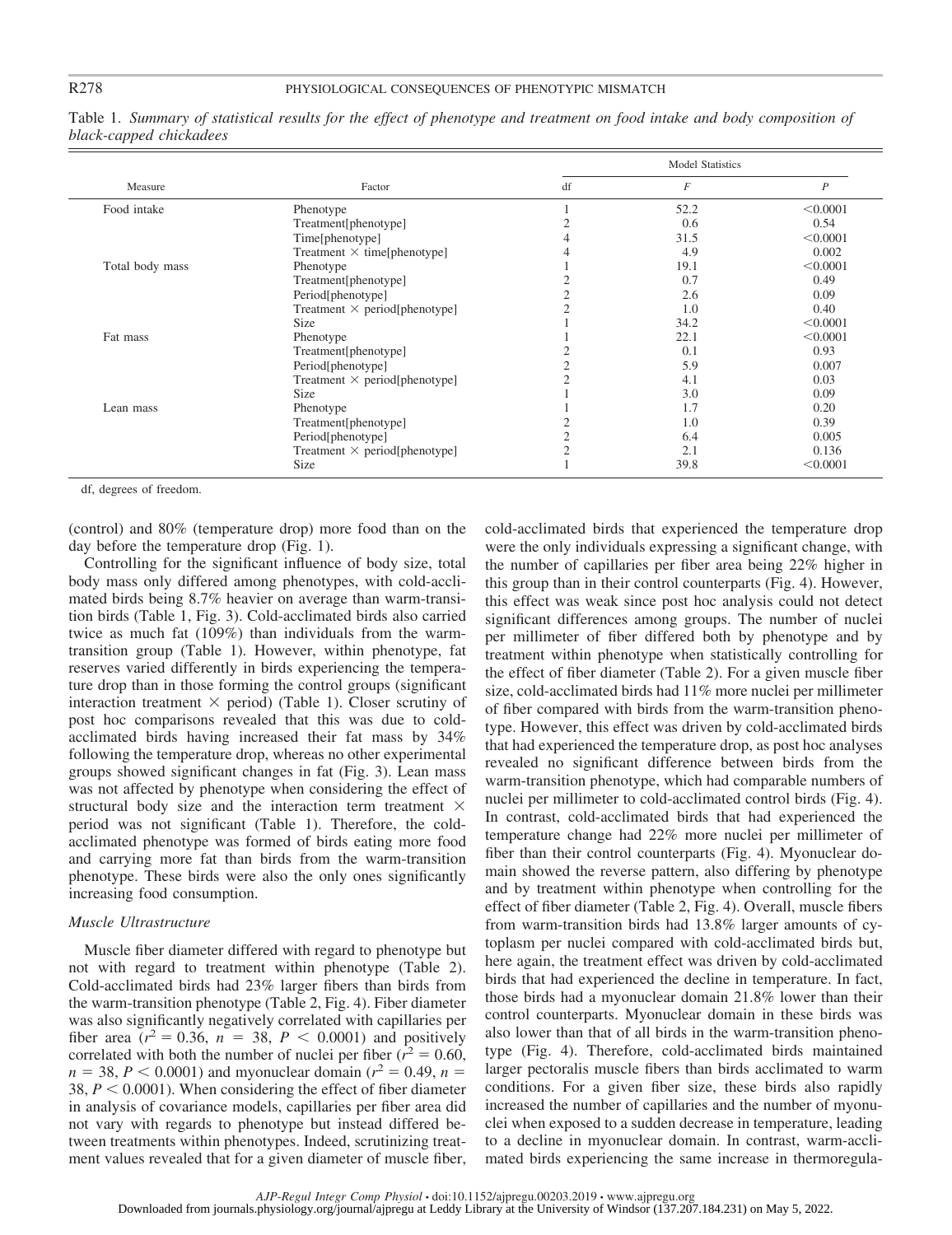#### PHYSIOLOGICAL CONSEQUENCES OF PHENOTYPIC MISMATCH **R279**



Fig. 3. Body composition before (shaded bars) and after (open bars) the acute temperature drop for the control and cold-drop groups within each phenotype. Total body mass (*A*), fat mass (*B*), and lean mass (*C*). Values are least square means  $\pm$  SE, controlling for structural size and the random effect of bird ID. Bar with different letters presents statistically significant differences at  $P \leq$ 0.05.

tory demand showed no significant changes in muscle ultrastructure.

#### **DISCUSSION**

In this study, in addition to the expected higher food intake and larger fat reserves observed in birds maintaining a cold phenotype, we found that black-capped chickadees also maintained larger pectoralis muscle fiber diameters and, importantly, that cold-acclimated birds were able to rapidly recruit new myonuclei into their muscle fibers after exposure to a cold challenge, consequently decreasing myonuclear domain. Though myonuclear domains seem to be flexible (54), to our knowledge, this is the first time that such a rapid adjustment in muscle fiber ultrastructure is demonstrated during an acute thermal challenge. The rapid adjustments reported here are quite surprising, however, as previous studies suggest that several days are needed for birds to transition into a new phenotype with improved shivering heat production capacity (10, 30, 31). It is also important to emphasize here that these cellular changes were only visible in birds already acclimated to cold conditions that experienced the 15°C drop in temperature. Birds from the warm-transition group experiencing the same sudden decrease in temperature showed no such changes. These results strongly suggest, as expected, that chickadees maintaining a cold phenotype were better prepared to respond to a sudden decline in temperature, such as what could be experienced in their natural wintering environment.

#### *Whole Organism*

Cold-acclimated birds ate almost twice as much food (95% more, 90% when comparing only control groups) than individuals from the warm-transition phenotype. They were also 9% heavier and maintained twice as much fat as individuals kept at 20°C. Energy intake in cold-acclimated birds during the days preceding the experiment was  $56.6 \pm 1.36$  kJ/day [taking into account digestive efficiency (8)]. This is only 14% lower than the daily energy expenditure (66 kJ/day) reported by Karasov et al. (17) for 5 wintering black-capped chickadees measured in the wild and living at  $-10^{\circ}$ C (range  $-15$  to 5°C). Therefore, our cold environment before the drop in temperature was as energy demanding, if not more so, than natural wintering conditions since our birds did not have to spend energy foraging for food.

Birds from both phenotypes changed their food consumption during the experiment, but not as expected. Individuals from the warm-transition phenotype reduced their intake during the period coinciding with the temperature drop, whether they experienced it or not, and increased their consumption afterward. In contrast, cold-acclimated birds increased food consumption in both experimental treatments. This was most apparent in those experiencing the decline in temperature, which had already increased their intake by 50% during the change and by 80% in the next 3 h compared with the

| Table 2. Summary of statistical results for the effect of  |  |
|------------------------------------------------------------|--|
| phenotype and treatment on histological measures of black- |  |
| capped chickadees                                          |  |

|                       | Factor               | Model Statistics |                |                  |  |
|-----------------------|----------------------|------------------|----------------|------------------|--|
| Measure               |                      | df               | $\overline{F}$ | $\boldsymbol{P}$ |  |
| Fiber diameter        | Phenotype            | 1                | 19.1           | 0.0001           |  |
|                       | Treatment[phenotype] | 2                | 0.06           | 0.94             |  |
| Capillaries per fiber | Phenotype            |                  | 1.5            | 0.225            |  |
| area                  | Treatment[phenotype] | 2                | 3.3            | 0.048            |  |
|                       | Fiber diameter       |                  | 22.0           | < 0.0001         |  |
| Number of nuclei      | Phenotype            |                  | 5.4            | 0.026            |  |
| per millimeter of     | Treatment[phenotype] | $\mathfrak{D}$   | 8.4            | 0.001            |  |
| fiber                 | Fiber diameter       |                  | 32.0           | < 0.0001         |  |
| Myonuclear            | Phenotype            |                  | 63             | 0.017            |  |
| domain                | Treatment[phenotype] | 2                | 7.8            | 0.002            |  |
|                       | Fiber diameter       |                  | 54.6           | < 0.0001         |  |

df, degrees of freedom.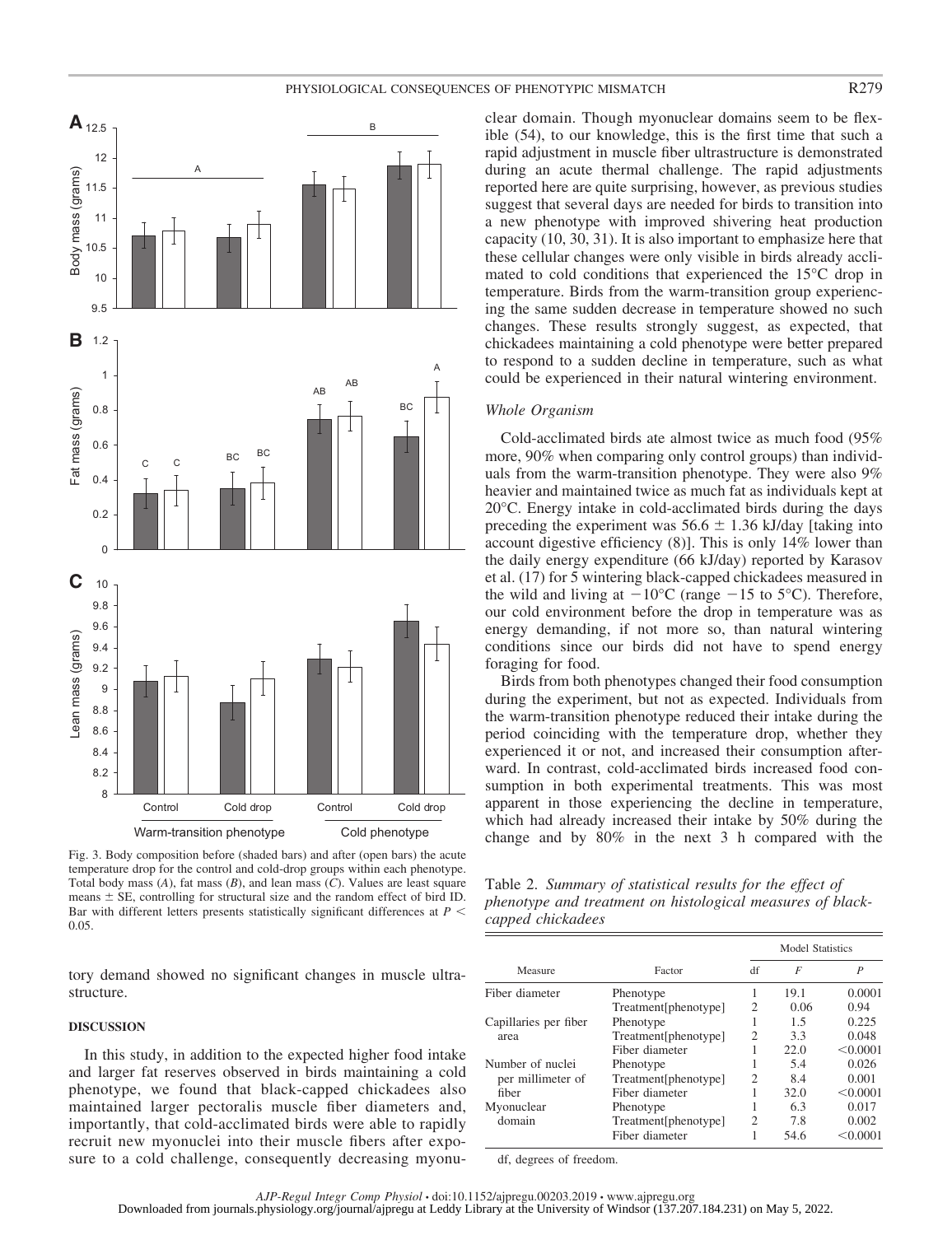

Fig. 4. Muscle histology metrics in the control and cold-drop groups within each phenotype. Fiber diameter size (*A*), number of nuclei per millimeter of fiber (*B*), capillaries per fiber area (*C*), and myonuclear domain (*D*). Values in *B*, *C*, and *D* are least square means  $\pm$  SE controlling for the effect of fiber diameter. Numbers in parentheses represent raw, unadjusted mean values (see MATERIALS AND METHODS). Symbols with different letters present statistically significant differences at  $P < 0.05$ .

pre-experiment level. Therefore, birds from both treatments in each phenotype changed their food consumption in similar ways, independently from the effect of temperature change.

These findings are unexpected and suggest that food consumption patterns in captive chickadees are sensitive to disturbances (9, 31) since, to collect food intake data, we had to go in the rooms and change the cage trays at each of the three time periods. This seemingly benign disturbance (birds fed this way for the preceding 18 days) was apparently enough for warmtransition birds to reduce their food consumption momentarily, although individuals also experiencing the temperature drop, thus combining a second level of disturbance, remained at 66% of their predrop value. Disturbance had a much different effect in birds maintaining a cold phenotype, however. By the end of the experiment, all these individuals had increased their food consumption considerably, with a faster response in individuals experiencing both food-measurement and temperature-drop disturbances. These observations therefore suggest that the reaction to disturbance depends on phenotype, and most likely, on daily energy demand since birds having to support higher demands in the cold consumed more food, opposite to warmtransition birds. Presumably, this is a response to the perceived risk associated with the current state since a negative energy budget in the cold likely has a much greater impact on chances of survival than a negative budget at milder temperatures. It is expected that warm-transition birds readjusting to the new temperature after a cold drop would have increased their food consumption since intake rate generally correlates with energy consumption, but this may not be immediate at mild tempera-

tures, preventing us from detecting changes in the first 3 h after temperature stabilization. Thus, in line with our predictions, cold-acclimated birds seemed better prepared to face unpredictable events and seemed able to respond quickly by increasing energy intake. These birds also presumably maintained a higher immediate spare capacity for food intake, as this was the only phenotype increasing food consumption [but note that McWilliams and Karasov (24) measured immediate spare capacity over 48 h]. Furthermore, cold-acclimated birds exposed to the temperature drop increased their intake rate most rapidly and were the only individuals gaining fat during the experiment. Devost et al. (9) reported a similar phenomenon in captive black-capped chickadees exposed to either a gradual increase or decrease in temperature. In both cases, birds increased their food consumption and changed their diet toward energy-rich items favoring high fattening rate.

#### *Muscle Ultrastructure*

After 21 days of stable conditions, cold-acclimated chickadees maintained 23% larger fiber diameters in their pectoralis muscles than warm-transition birds. This observation concurs with findings by Jimenez et al. (15), who reported larger pectoralis fibers in chickadees captured in the spring (April to May), thus just coming out of winter, than in individuals measured in summer (July to August) or in the fall (October to November). Muscle fiber diameter is highly correlated with fiber cross-sectional area (all birds in this study  $r^2 = 0.97$ ,  $n =$ 38,  $P < 0.0001$ ), and given that increasing fiber cross-sectional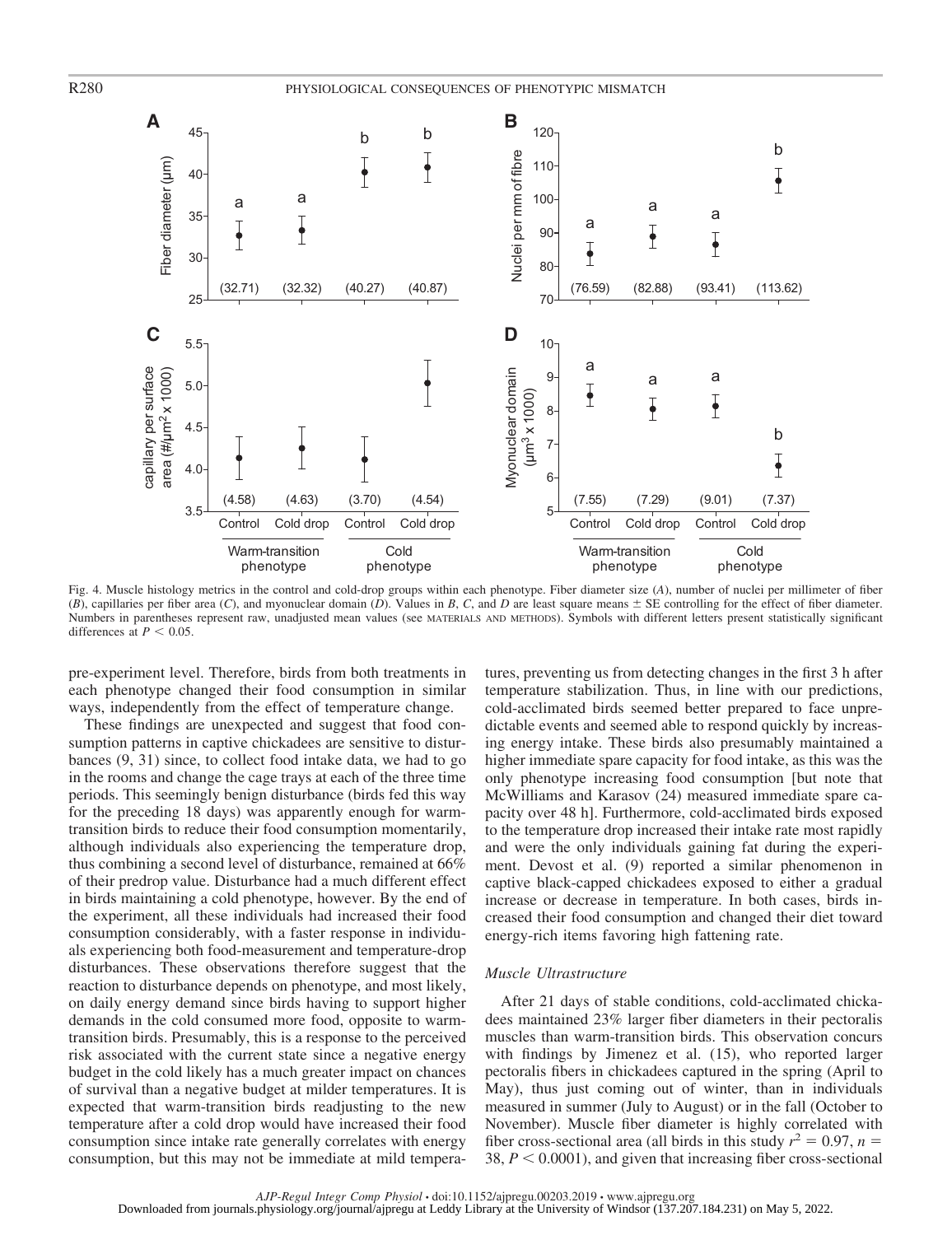area leads to higher contraction force and presumably increased heat production, maintaining large fiber diameters could be beneficial to the cold phenotype in chickadees. One clear advantage of large fibers is their lower basal metabolic rate, which results from the proportionally reduced energy cost of running the  $Na^+ - K^+$ -ATPase for maintaining membrane potential (13). Investigations of the effect of body components (organ mass) on whole animal basal metabolic rate have reported a significant and predominant contribution of pectoralis or all skeletal muscles on this measure of physiological maintenance cost in birds (6, 25, 31, 57). Therefore, for small passerines in a situation in which a cold environment requires high daily energy expenditure (17, 44) and improved thermogenic capacity (29, 30), maintaining large-diameter muscle fibers could be a good strategy to improve heat production while minimizing maintenance energy demand  $(47)$ .

Recent experimental evidence (2, 25, 42, 46, 52) showed that passerine birds can improve maximal shivering heat production without enlarging overall muscle size. For example, Milbergue, Blier, and Vézina (25) found a 20% higher summit metabolic rate in black-capped chickadees acclimated to  $-10^{\circ}$ C compared with individuals kept at thermoneutrality (27°C), despite birds showing no significant mass difference in lean dry pectoralis or all other (carcass) muscles (see also Ref. 46). Therefore, cold acclimation in small birds seem to involve significant molecular-level regulation. Although the exact mechanisms have still to be described, several processes appear to be good candidates. For instance, after 6 wk of cold acclimation, dark-eyed juncos showed an increase in  $M_{\text{sum}}$  and transcription of genes promoting muscle growth and repair, despite a lack of change in pectoralis mass (42, 46). Myostatin, a muscle growth inhibitor, seems to regulate muscle growth patterns (19), and colder temperatures can downregulate the concentrations of myostatin, which in turn seems to allow pectoralis muscles to increase in size and mass in house sparrows (50). However, it should be noted here that myostatin expression did not change between winter and summer blackcapped chickadees (46), though others have noted a change during temperature acclimation (7). Another potential molecular mechanism for regulating muscle size is the insulin-like growth factor (IGF) 1 pathway. Increases in IGF-1 concentrations have been linked to hypertrophic muscle growth (43), protein synthesis and increases in satellite cell proliferation (36), all patterns that we have seen in our study.

In contrast with warm-transition birds that expressed no changes, cold-acclimated chickadees showed a remarkably fast response in muscle ultrastructure when exposed to a temperature drop. Indeed, 3 h after temperature stabilization, these birds had more capillaries per fiber area and had 22% more nuclei per millimeter of fiber, and myonuclear domain was, correspondingly, 22% smaller in these fibers. Satellite cells are the seemingly finite stem-like population of myotube precursors that exist in close association with myotubes. They are recruited into the existing muscle fiber in times of strain or repair (3, 5, 41), and, as muscle tissue is a syncytium, satellite cells could be recruited into adjacent fibers to increase muscle fiber diameter (54). As more nuclei are recruited, myonuclear domain is then reduced, and each nucleus becomes responsible for servicing a smaller amount of cytoplasm (3). The recruitment of satellite cells into existing fibers is considered a rapid process, with activation and proliferation known to occur

within 18 h of differentiation signaling in mice (61). However, cold-acclimated chickadees examined only 3 h after a 15°C drop in temperature already had 22% more nuclei per millimeter of muscle fibers in their pectoralis muscle, which is, to our knowledge, the fastest response reported yet.

A decrease in myonuclear domain during an acute thermal challenge has several implications. First, this change can be viewed as a decrease in protein-turnover load per nuclei if all nuclei are equally producing products, thus, decreasing the rate at which each nucleus has to operate. It could also imply that nuclei are not all producing products at rates fast enough for the needs, and thus recruiting more nuclei into existing fibers would allow for increasing protein-turnover rates (3). Second, the observed decrease in myonuclear domain may ultimately have consequences for fiber diameters. Others have found that exercise training causes a decrease in myonuclear domain, which is the precursor to increases in muscle fiber diameters (5). Therefore, it may be that the rapid cold-triggered addition of new nuclei into muscle fibers of cold-phenotype chickadees occurs before an even further increase in fiber diameter, which could hypothetically improve thermogenic capacity through higher force production.

To our knowledge such a rapid response in muscle ultrastructure has not been reported before in vertebrates. As this was visible only in cold-acclimated birds, it thus seems to us that this phenotype comes with some level of reserve capacity, taking the form of an ability to rapidly adjust muscle ultrastructure. It should be stated here, however, that this may also come at a cost since populations of muscle satellite cells may be finite (3). This could therefore mean that chickadees quickly recruiting satellite cells into muscle fibers as a means of safeguarding against exposure to sudden cold may be limited in their future muscle phenotypic adjustments, including muscle repair following intense activity.

The changes in muscle cells we observed here are clearly happening faster than adjustments in maximal thermogenic capacity (measured as *M*sum). For example, Dubois, Hallot, and Vézina (10) tracked changes in *M*sum in 3 passerine bird species, including black-capped chickadees, over 8 days after a 15°C drop or an 18°C increase in temperature, starting from a stable phenotype at 10°C. Of the three species, only whitethroated sparrows showed the expected pattern (increase in the cold and decrease in the heat), but, even so,  $M_{\text{sum}}$  was only 4% higher after 8 days in the cold and did not differ significantly from before the change in temperature. Therefore, changes in whole animal thermogenic capacity were happening but clearly not within hours of a thermal challenge as seen here at the cell level. In fact, although temperature is a known driving force of *M*sum variation (e.g., 41, 48, 51, 52, 55, 62), little is known of the rate at which birds can adjust their muscle phenotype and of what changes are required to improve maximal thermogenic capacity (but see Refs. 7, 42, 47, 63, and 64). What is known, however, is that in the wild, black-capped chickadees begin to improve their shivering heat production several months before the winter peak of cold (30, 49). These birds also maintain reserve capacity in  $M_{\text{sum}}$  at the coldest time of the year (32), presumably because this parameter is too slow to respond to day-to-day variation in temperature (10, 30, 49). Therefore, although changes in muscle fibers may happen within hours after a temperature drop, these could potentially only be a precursor of cellular adjustments ultimately leading to im-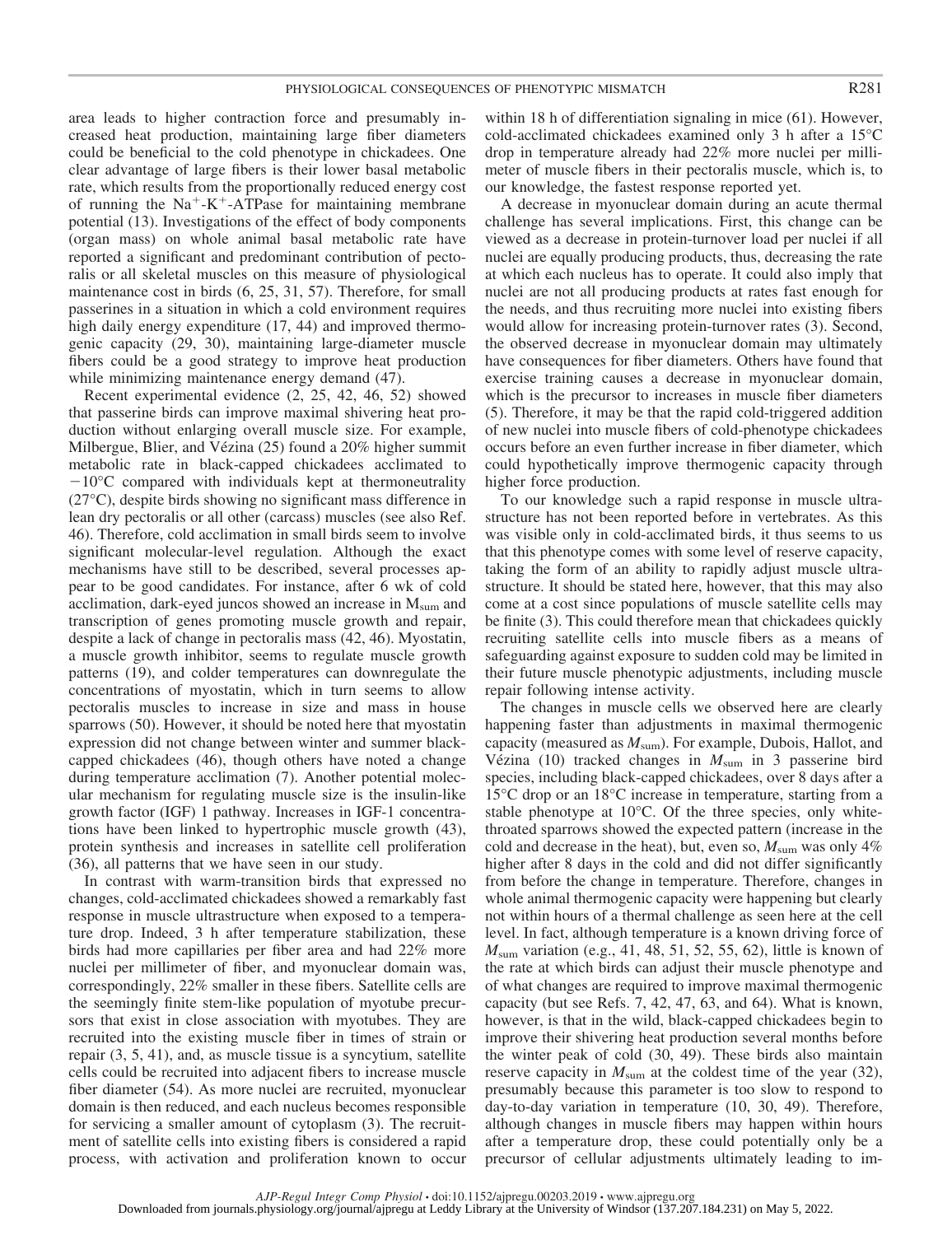proved shivering heat production at a later stage, which may or may not lead to an increase in muscle size (25, 31, 32), a phenomenon possibly taking days to weeks.

Improving thermogenic capacity is beneficial for survival in black-capped chickadees (18, 29) and seems to require preparation ahead of time (30, 32). As is typical at northern latitudes in the fall, these birds experience a gradual decline in ambient temperature each year. This likely acts as a signal, slowly increasing in intensity, that may be the trigger for changes in muscle cells (42, 46, 63, 64), development of capillaries (41, this study) and for changes in other tissues (20, 31). This would ultimately lead to the slow increase in thermogenic capacity reported in the wild (30, 31). In addition, maintaining a cold-acclimatized phenotype able to react quickly at the cell level to sudden, but relatively rare, drops in ambient temperature may be key to survival.

#### *Perspective and Significance*

The growing number of studies on phenotypic flexibility reporting trait amplitude variation and patterns are of great help in understanding how animals adjust their physiology to a changing environment (see Refs. 22, 23, 35, and 59 for reviews). However, the rate at which specific traits can change and whether this is critically limiting to organisms facing phenotypic mismatches has received much less attention. Knowledge is also lacking on how initial phenotype may help or limit adjustments to new constraints. Our study aimed at improving our understanding of this specific aspect of phenotypic flexibility by studying short-term responses to a sudden increase in thermoregulatory demand in two contrasted phenotypes of black-capped chickadees. We showed that major adjustments were rapidly happening in muscle ultrastructure but that this was only visible in birds already acclimated to cold, suggesting a certain level of spare capacity in muscle functions of birds maintaining a cold-acclimated phenotype. This finding is logical in a context in which birds living in cold environments may have very little time to respond to sudden increases in thermoregulatory demands before chances of survival begin to decline. Further experiments tracking phenotypic changes until stability are required to shed light on long-term consequences of phenotypic mismatches.

#### **ACKNOWLEDGMENTS**

We acknowledge Sarah Senécal and Justine Drolet for help in catching and caring for birds and assisting during an early test of the experiment. We are also grateful to Dr. Jason Meyers for help using confocal microscopy.

Current address of E. Cornelius Ruhs: Global and Planetary Health, Univ. of South Florida, Tampa, FL.

#### **GRANTS**

This research was supported by National Sciences and Engineering Research Council Discovery Grants to F. Vézina and O. P. Love; a Colgate University Research Council Grant to A. G. Jimenez; and Canada Foundation for Innovation (CFI) Awards to F. Vézina and O. P. Love; and Canada Research Chair funding to O. P. Love. E. Cornelius Ruhs was supported by a Fonds de recherche du Québec-Nature et technologies (FRQNT) Merit Scholarship Program for Foreign Students (PBEEE) Short-Term Research Fellowship. E. S. O'Connor received support from Colgate University's Office of Undergraduate Research.

#### **DISCLOSURES**

No conflicts of interest, financial or otherwise, are declared by the authors.

#### **AUTHOR CONTRIBUTIONS**

F.V. and A.G.J. conceived and designed research; F.V., E.C.R., E.S.O., A.L.P., L.R., and A.G.J. performed experiments; F.V., E.C.R., and A.G.J. analyzed data; F.V., E.C.R., and A.G.J. interpreted results of experiments; F.V. and E.C.R. prepared figures; F.V. and E.C.R. drafted manuscript; F.V., E.C.R., E.S.O., O.P.L., and A.G.J. edited and revised manuscript; F.V., E.C.R., E.S.O., O.P.L., and A.G.J. approved final version of manuscript.

#### **REFERENCES**

- 1. **Barceló G, Salinas J, Cavieres G, Canals M, Sabat P.** Thermal history can affect the short-term thermal acclimation of basal metabolic rate in the passerine *Zonotrichia capensis*. *J Therm Biol* 34: 415–419, 2009. doi[:10.](https://doi.org/10.1016/j.jtherbio.2009.06.008) [1016/j.jtherbio.2009.06.008.](https://doi.org/10.1016/j.jtherbio.2009.06.008)
- 2. **Barceló G, Love OP, Vézina F.** Uncoupling basal and summit metabolic rates in white-throated sparrows: digestive demand drives maintenance costs, but changes in muscle mass are not needed to improve thermogenic capacity. *Physiological and Biochemical Zoology: PBZ* 90: 153–165, 2017. doi[:10.1086/689290.](https://doi.org/10.1086/689290)
- 3. **Brooks NE, Schuenke MD, Hikida RS.** Ageing influences myonuclear domain size differently in fast and slow skeletal muscle of rats. *Acta Physiol (Oxf)* 197: 55–63, 2009. doi[:10.1111/j.1748-1716.2009.01983.x.](https://doi.org/10.1111/j.1748-1716.2009.01983.x)
- 4. **Brown K, Jimenez AG, Whelan S, Lalla K, Hatch SA, Elliott KH.** Muscle fiber structure in an aging long-lived seabird, the black-legged kittiwake (*Rissa tridactyla*). *J Morphol* 280: 1061–1070, 2019. doi[:10.](https://doi.org/10.1002/jmor.21001) [1002/jmor.21001.](https://doi.org/10.1002/jmor.21001)
- 5. **Bruusgaard JC, Johansen IB, Egner IM, Rana ZA, Gundersen K.** Myonuclei acquired by overload exercise precede hypertrophy and are not lost on detraining. *Proc Natl Acad Sci USA* 107: 15111–15116, 2010. doi[:10.1073/pnas.0913935107.](https://doi.org/10.1073/pnas.0913935107)
- 6. **Chappell MA, Bech C, Buttemer WA.** The relationship of central and peripheral organ masses to aerobic performance variation in house sparrows. *J Exp Biol* 202: 2269 –2279, 1999.
- 7. **Cheviron ZA, Swanson DL.** Comparative transcriptomics of seasonal phenotypic flexibility in two North American songbirds. *Integr Comp Biol* 57: 1040-1054, 2017. doi[:10.1093/icb/icx118.](https://doi.org/10.1093/icb/icx118)
- 8. **Cornelius EA, Vézina F, Regimbald L, Hallot F, Petit M, Love OP, Karasov WH.** Chickadees faced with unpredictable food increase fat reserves but certain components of their immune function decline. *Physiol Biochem Zool* 90: 190 –200, 2017. doi[:10.1086/689913.](https://doi.org/10.1086/689913)
- 9. **Devost I, Hallot F, Milbergue M, Petit M, Vézina F.** Lipid metabolites as markers of fattening rate in a non-migratory passerine: effects of ambient temperature and individual variation. *Comp Biochem Physiol A Mol Integr Physiol* 177: 18 –26, 2014. doi[:10.1016/j.cbpa.2014.07.014.](https://doi.org/10.1016/j.cbpa.2014.07.014)
- 10. **Dubois K, Hallot F, Vézina F.** Basal and maximal metabolic rates differ in their response to rapid temperature change among avian species. *J Comp Physiol B* 186: 919 –935, 2016. doi[:10.1007/s00360-016-1001-5.](https://doi.org/10.1007/s00360-016-1001-5)
- 11. **Guglielmo CG, McGuire LP, Gerson AR, Seewagen CL.** Simple, rapid, and non-invasive measurement of fat, lean, and total water masses of live birds using quantitative magnetic resonance. *J Ornithol* 152, *S1*: 75–85, 2011. doi[:10.1007/s10336-011-0724-z.](https://doi.org/10.1007/s10336-011-0724-z)
- 12. **Hohtola E.** Shivering thermogenesis in birds and mammals. Twelfth International Hibernation Symposium. Life in the cold: Evolution, mechanisms, adaptation and application. Fairbanks Institute of Arctic Biology: University of Alaska, 2004.
- 13. **Jimenez AG, Dillaman RM, Kinsey ST.** Large fibre size in skeletal muscle is metabolically advantageous. *Nat Commun* 4: 2150, 2013. doi[:10.1038/ncomms3150.](https://doi.org/10.1038/ncomms3150)
- 14. **Jimenez AG, Kinsey ST.** Nuclear DNA content variation associated with muscle fiber hypertrophic growth in fishes. *J Comp Physiol B* 182: 531–540, 2012. doi[:10.1007/s00360-011-0635-6.](https://doi.org/10.1007/s00360-011-0635-6)
- 15. **Jimenez AG, O'Connor E, Brown K, Briggs C.** Seasonal muscle ultrastructure plasticity and resistance of muscle structural changes during temperature increases in resident black-capped chickadees and rock pigeons. *J Exp Biol* 222: jeb201855, 2019. doi[:10.1242/jeb.201855.](https://doi.org/10.1242/jeb.201855)
- 16. **Jimenez AG, Williams JB.** Differences in muscle fiber size and associated energetic costs in phylogenetically paired tropical and temperate birds. *Physiol Biochem Zool* 87: 752–761, 2014. doi[:10.1086/677922.](https://doi.org/10.1086/677922)
- 17. **Karasov WH, Brittingham MC, Temple SA.** Daily energy and expenditure by black-capped chickadees (*Parus atricapillus*) in winter. *Auk* 109: 393–395, 1992. doi[:10.2307/4088213.](https://doi.org/10.2307/4088213)
- 18. **Latimer CE, Cooper SJ, Karasov WH, Zuckerberg B.** Does habitat fragmentation promote climate-resilient phenotypes? *Oikos* 127: 1069 – 1080, 2018. doi[:10.1111/oik.05111.](https://doi.org/10.1111/oik.05111)

*AJP-Regul Integr Comp Physiol* • doi:10.1152/ajpregu.00203.2019 • www.ajpregu.org Downloaded from journals.physiology.org/journal/ajpregu at Leddy Library at the University of Windsor (137.207.184.231) on May 5, 2022.